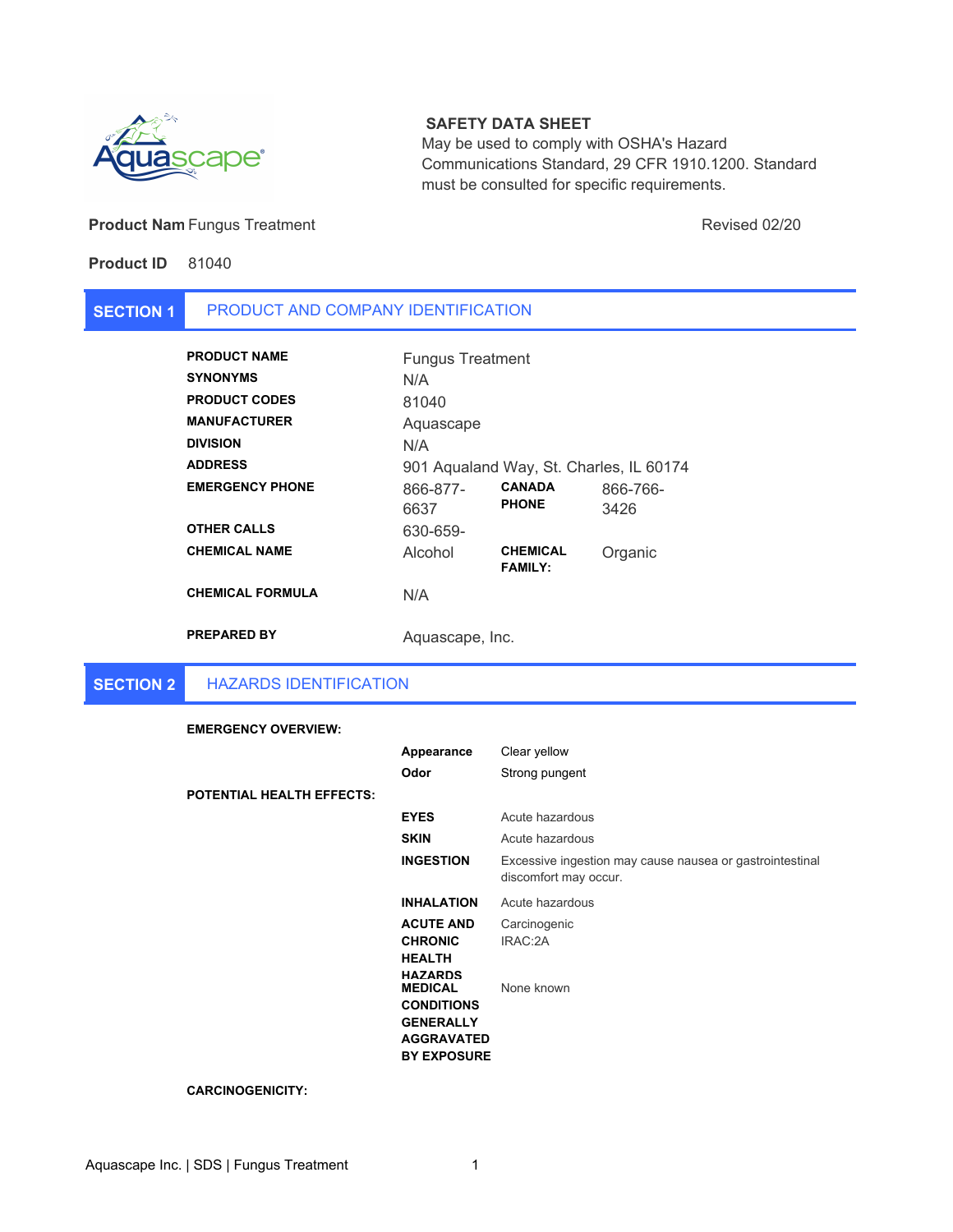| OSHA         | $2 \text{ mg/m}$ |
|--------------|------------------|
| <b>IARC</b>  | 2A               |
| <b>ACGIH</b> | N/A              |
| <b>OTHER</b> | N/A              |
| <b>NTP</b>   | N/A              |

#### **SECTION 3** COMPOSITION/INFORMATION ON INGREDIENTS

## **HAZARDOUS INGREDIENTS** None known

| <b>COMPONENTS</b>          |                      | All ingredients not precisely identified are proprietary. |                      |
|----------------------------|----------------------|-----------------------------------------------------------|----------------------|
| <b>OTHER INGREDIENTS:</b>  | Water                | Formaldehyde                                              | Methyl Alcohol       |
| ICAS NO.                   | 7732-18-5            | $50 - 00 - 0$                                             | 67-56-1              |
| % WT                       | $^{\textregistered}$ | $^{\textregistered}$                                      | $^{\textregistered}$ |
| OVER 3%                    | Yes                  | Yes                                                       | Yes                  |
| <b>OSHA PEL</b>            | None                 |                                                           |                      |
| <b>ACGIH TLV</b>           | N/A                  |                                                           |                      |
| <b>SARA 313 REPORTABLE</b> | No                   |                                                           |                      |

| <b>SECTION 4</b> | <b>FIRST AID MEASURES</b> |                                                                                                                                 |
|------------------|---------------------------|---------------------------------------------------------------------------------------------------------------------------------|
|                  | <b>EYES</b>               | Flush eyes thoroughly with running water for 15 minutes while keeping eyelids wider                                             |
|                  | <b>SKIN</b>               | Wash the affected area thoroughly with soap and water. Clean clothing, and consul<br>physician if redness or irritation occurs. |
|                  | <b>INGESTION</b>          | If swallowed, do not induce vomiting unless directed to do so by medical personne<br>Get medical attention immediately.         |
|                  | <b>INHALATION</b>         | If inhaled, remove to fresh air. Get medical attention.                                                                         |

#### **SECTION 5** FIRE-FIGHTING MEASURES

**SUITABLE EXTINGUISHING MEDIA** Use dry chemical powder, alcohol foam, water spray o

**EXTINGUISHING MEDIA WHICH MUST NOT BE USED FOR SAFETY REASONS** None

**SPECIAL EXPOSURE HAZARDS IN**  None **A FIRE**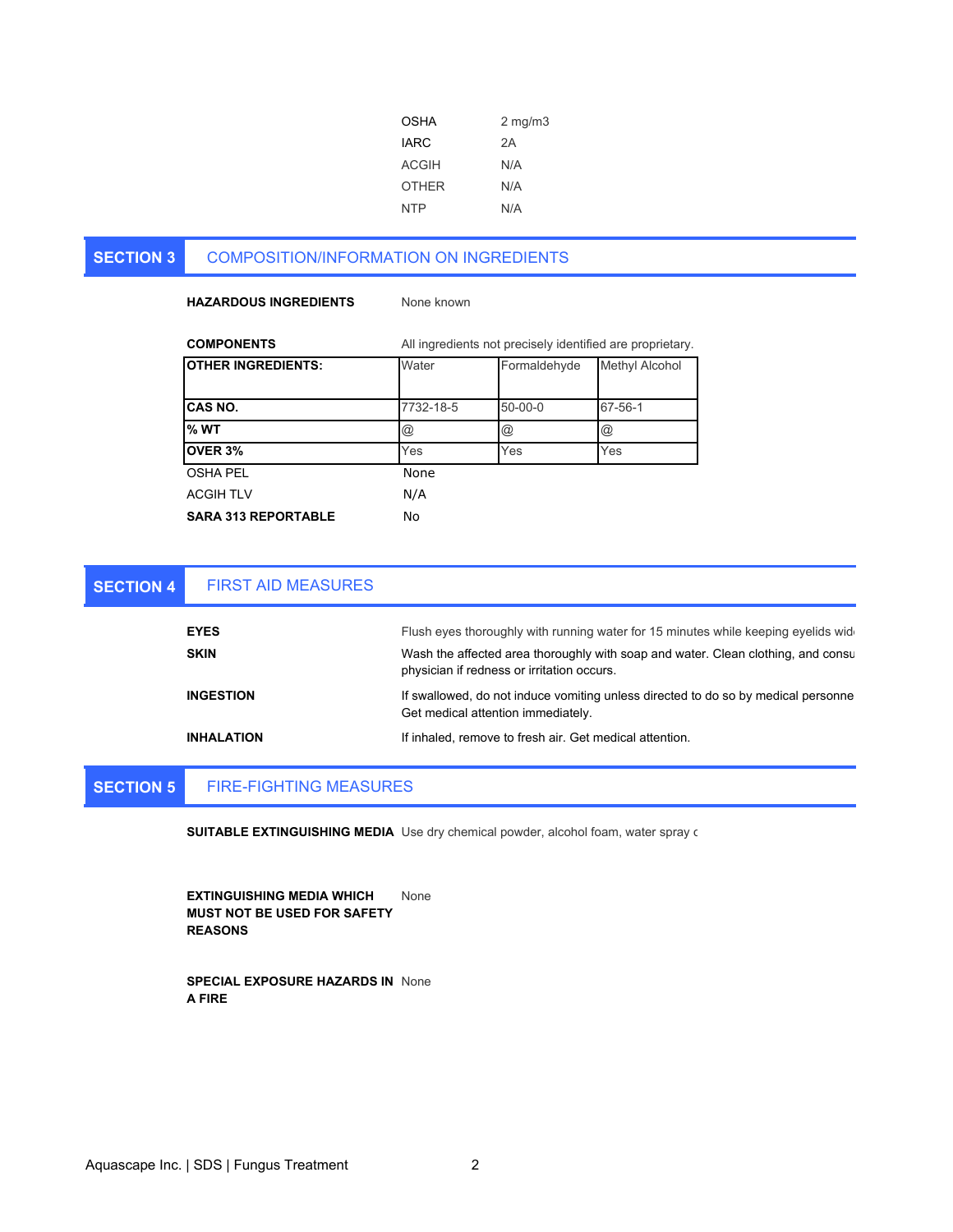### **SPECIAL PROTECTIVE EQUIPMENT**  None **FOR FIRE-FIGHTERS**

**OTHER INFORMATION**

May burn with near invisible flame (methyl alcohol).

| <b>SECTION 6</b> | ACCIDENTAL RELEASE MEASURES      |                                                                                                                                                                                                                                                                                   |
|------------------|----------------------------------|-----------------------------------------------------------------------------------------------------------------------------------------------------------------------------------------------------------------------------------------------------------------------------------|
|                  | <b>PERSONAL PRECAUTIONS</b>      | Follow protective measures provided in sections 5 and 8. Keep<br>away from materials and products which are incompatible with<br>product specified in Section 10.                                                                                                                 |
|                  | <b>ENVIRONMENTAL PRECAUTIONS</b> | Rinse spilled product to dillute areas of direct contact.                                                                                                                                                                                                                         |
|                  | <b>METHODS FOR CLEAN UP</b>      | Wear suitable clothing and protective equipment. Recover or mo<br>up excess material and reuse wherever possible. Absorb unusal<br>product with suitable materials and dispose of in accordance in<br>Section 13. Collect product with suitable means avoiding dust<br>formation. |
| <b>SECTION 7</b> | <b>HANDLING AND STORAGE</b>      |                                                                                                                                                                                                                                                                                   |

| <b>HANDLING</b> | Maintain good housekeeping practices. Wash hands after use. Avoid contact with<br>potable water or food.                                                                                                     |
|-----------------|--------------------------------------------------------------------------------------------------------------------------------------------------------------------------------------------------------------|
| <b>STORAGE</b>  | Keep in a dry place. Keep away from direct sunlight and heat. Keep away from<br>incompatible products specified in Section 10. Keep only in original container at<br>temperature not exceeding 40°C (104°F). |

#### **SECTION 8** EXPOSURE CONTROLS/PERSONAL PROTECTION

| <b>ENGINEERING CONTROLS</b>   | N/A                                                            |
|-------------------------------|----------------------------------------------------------------|
| <b>VENTILATION</b>            | Wear suitable NIOSH approved dust masks or respiratory protec  |
| <b>RESPIRATORY PROTECTION</b> | None required                                                  |
| <b>EYE PROTECTION</b>         | Wear ANSI approved safety glasses with side protection or gogo |
| <b>SKIN PROTECTION</b>        | Wear suitable protective clothing.                             |
| <b>HYGIENIC PRACTICES</b>     | Handle in accordance with good hygiene and safety practice.    |

#### **SECTION 9** PHYSICAL AND CHEMICAL PROPERTIES

| <b>GENERAL INFORMATION</b> |  |
|----------------------------|--|
| <b>APPEARANCE</b>          |  |
| <b>ODOR</b>                |  |

**IMPORTANT HEALTH SAFETY AND ENVIRONMENTAL INFORMATION:**

**Strong pungent** 

Clear yellow

| рH            | N/A            |
|---------------|----------------|
| BOILING POINT | $98^{\circ}$ C |
| FLASH POINT   | $68^{\circ}$ C |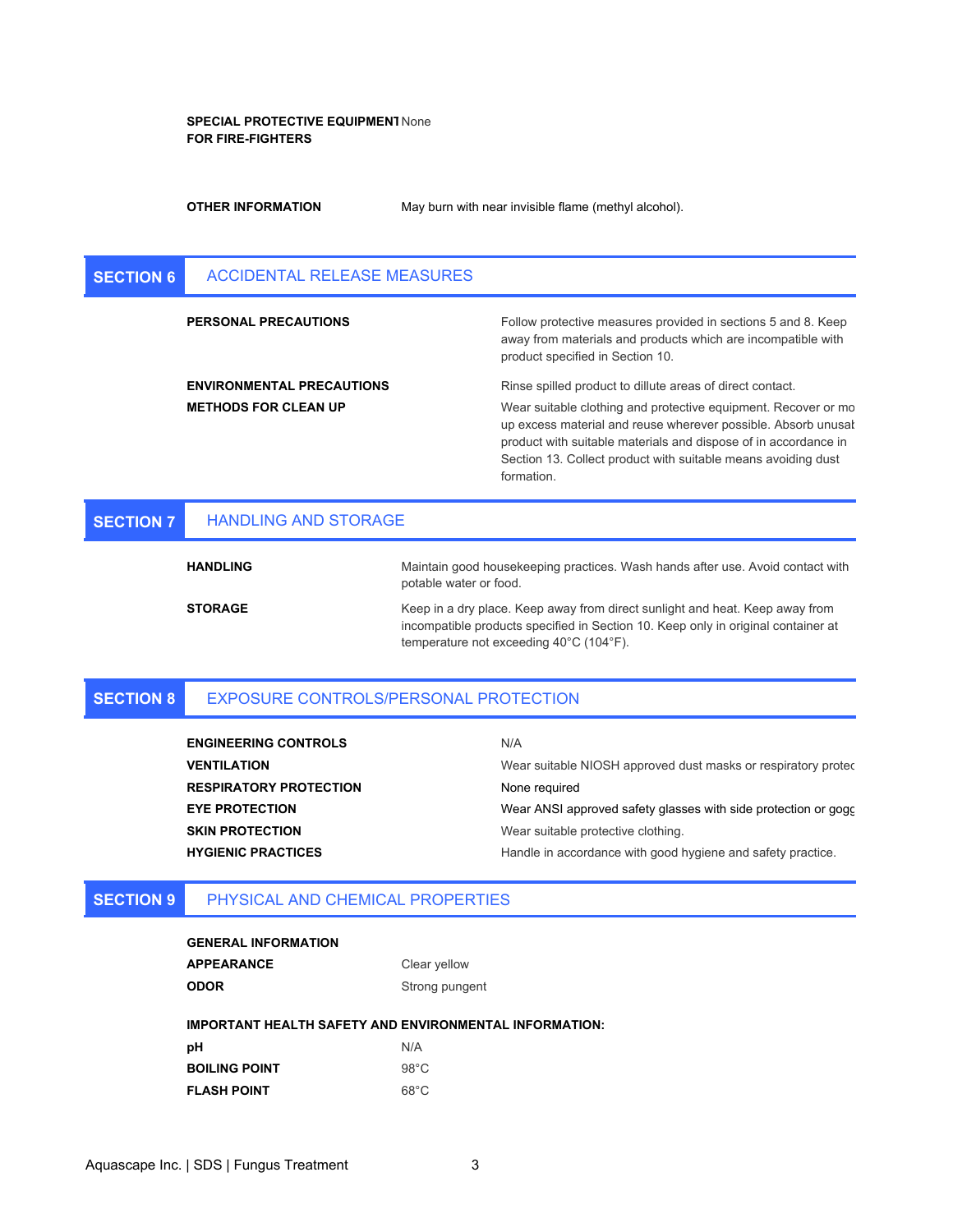| <b>MELTING POINT</b>             | Not applicable           |
|----------------------------------|--------------------------|
| <b>FLAMMABILITY (SOLID, GAS)</b> | I ower 6%<br>Upper 36.5% |
| <b>EXPLOSIVE PROPERTIES</b>      | Not applicable           |
| <b>VAPOR PRESSURE</b>            | mm Hg<br>2.4 kPa (@20°C) |
| <b>VAPOR DENSITY</b>             | 1.03                     |
| <b>BULK DENSITY</b>              | Not applicable           |
| <b>EVAPORATION RATE</b>          | Not determined           |
| <b>SOLUBILITY IN WATER</b>       | Complete                 |
| <b>DECOMPOSITION TEMPERATURE</b> | Not applicable           |
| <b>VISCOSITY</b>                 | Equivalent to water      |
| <b>SPECIFIC GRAVITY</b>          | 1.08                     |

### **SECTION 10** STABILITY AND REACTIVITY

| <b>STABILITY</b><br><b>CONDITIONS TO AVOID</b>                     | Stable under normal conditions of u<br>Oxidizing agents, reducing agents, acids, alkalis |
|--------------------------------------------------------------------|------------------------------------------------------------------------------------------|
| <b>INCOMPATIBILITY (MATERIAL TO</b> None<br><b>AVOID)</b>          |                                                                                          |
| <b>HAZARDOUS DECOMPOSITION OR None known</b><br><b>BY-PRODUCTS</b> |                                                                                          |
| <b>HAZARDOUS POLYMERIZATION</b>                                    | Will not occur                                                                           |
| <b>CONDITIONS TO AVOID</b>                                         | Avoid excessive heat and contamination of any kind.                                      |

### **SECTION 11** TOXICOLOGICAL INFORMATION

| TOXICOLOGICAL DATA:<br><b>ACUTE ORAL TOXICITY</b>  | Acute |
|----------------------------------------------------|-------|
| <b>ACUTE INHALATION TOXICITY</b>                   | Acute |
| <b>ACUTE DERMAL</b><br><b>IRRITATION/CORROSION</b> | Acute |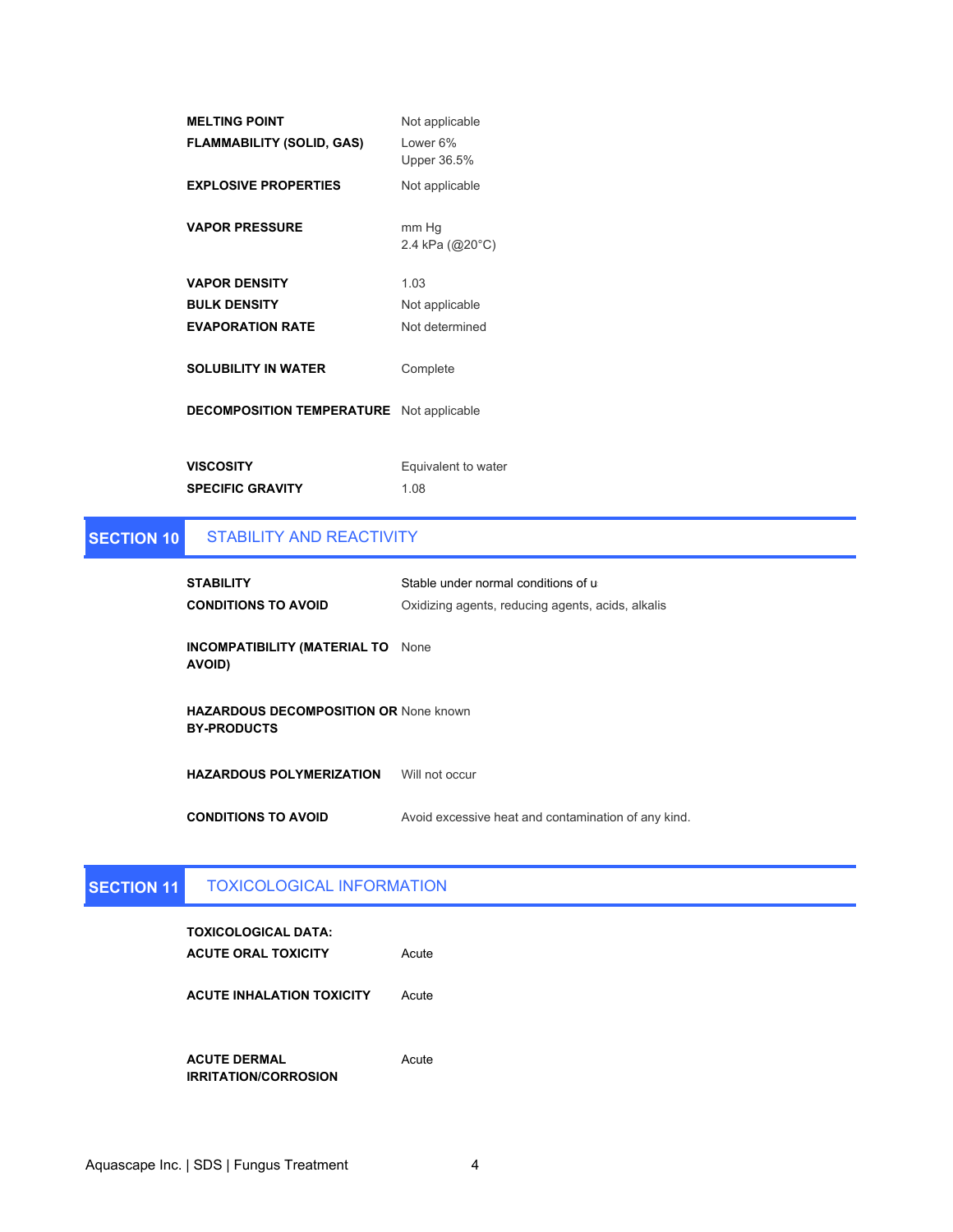| <b>SKIN IRRITATION</b>          | Acute |
|---------------------------------|-------|
| <b>EYE IRRITATION</b>           | Acute |
| <b>SENSITIZATION</b>            | Acute |
| <b>CHRONIC TOXICITY</b>         | Acute |
| <b>CHRONIC TOXICITY/</b>        | Acute |
| <b>CARCINOGENIC DESIGNATION</b> |       |

#### **SECTION 12** ECOLOGICAL INFORMATION

**ACUTE TOXICITY** None known **MOBILITY** Not applicable None known **ECOTOXICITY EFFECTS: PERSISTENCE AND DEGRADABILITY BIOACCUMULATIVE POTENTIAL** Product is not known to accumulate

#### **SECTION 13** DISPOSAL CONSIDERATIONS

**WASTE TREATMENT**

**PACKAGING TREATMENT**

Dispose of within current local and state regulations. No special method required.

Consult federal, state, and local regulations regarding the proper disposal of emptied containers.

N/A

#### **SECTION 14** TRANSPORT INFORMATION

**RCRA HAZARD CLASS**

| <b>U.S. DEPARTMENT OF TRANSPORTATION:</b> |             |
|-------------------------------------------|-------------|
| <b>DROBER CURRING NAME</b>                | $O1 = 0.01$ |

| <b>PROPER SHIPPING NAME</b>                                       | Chemicals Not Not Hazardous<br>Otherwise<br>Indexed (NOI) |  |
|-------------------------------------------------------------------|-----------------------------------------------------------|--|
| <b>HAZARD CLASS</b><br><b>ID NUMBER</b><br><b>LABEL STATEMENT</b> | Not Regulated<br>N/A<br>None                              |  |
| <b>WATER TRANSPORTATION</b><br><b>PROPER SHIPPING NAME</b>        | Chemicals Not Not Hazardous<br>Otherwise<br>Indexed (NOI) |  |
| <b>HAZARD CLASS</b><br><b>ID NUMBER</b><br><b>LABEL STATEMENT</b> | Not Regulated<br>N/A<br>None                              |  |

**AIR TRANSPORTATION**